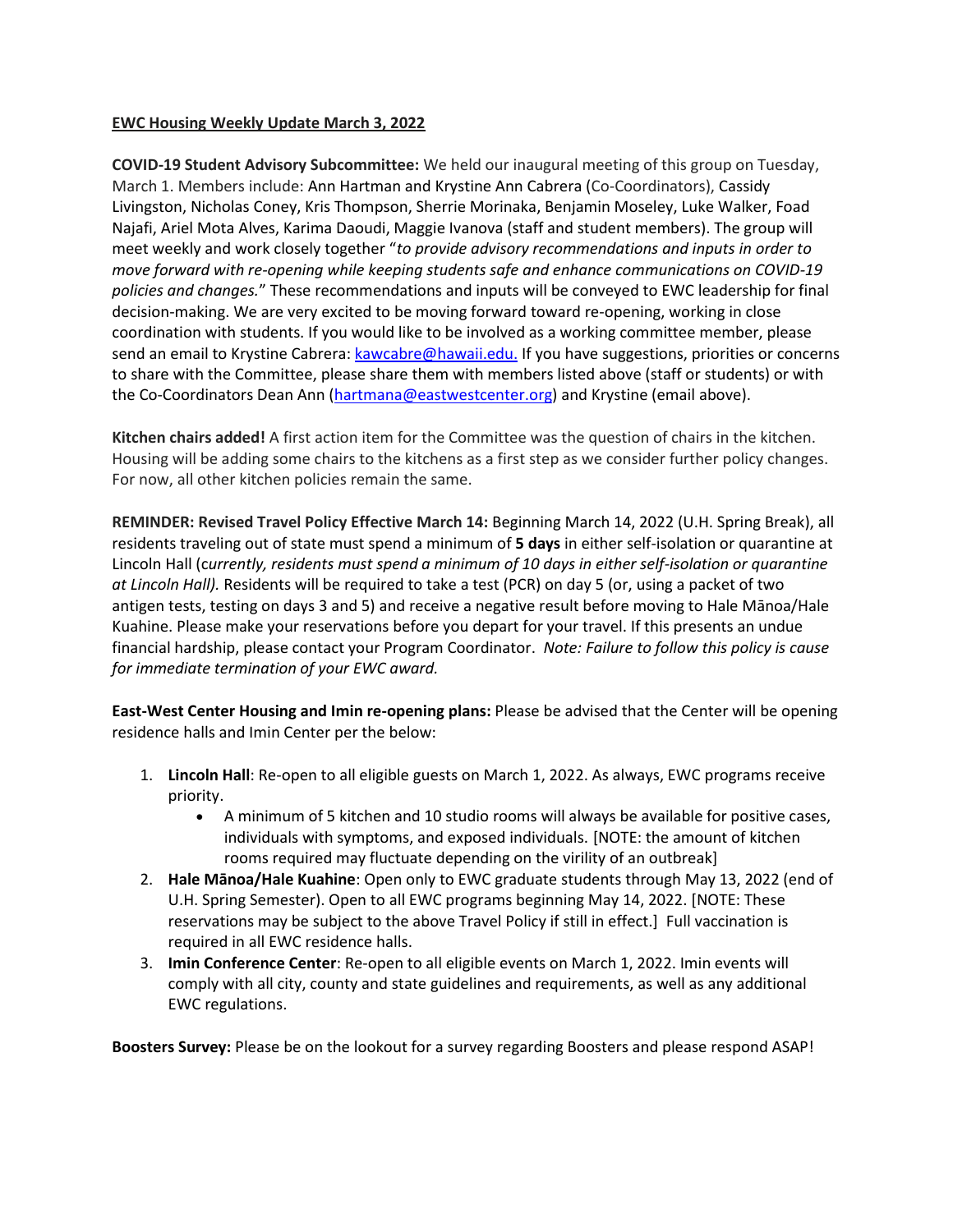### **Vaccination and booster sites:**

- Hawaiʻi: [hawaiicovid19.com/vaccine/](https://hawaiicovid19.com/vaccine/)
- National[: www.vaccines.gov/search/](https://urldefense.proofpoint.com/v2/url?u=https-3A__www.vaccines.gov_search_&d=DwMFaQ&c=euGZstcaTDllvimEN8b7jXrwqOf-v5A_CdpgnVfiiMM&r=sjCoHaVUe8_a1MXsziR411ri4sB3BX3q50L3el6sXMQ&m=3Lyz5AUVXqPkeDvLe_oDF2qJ1SROcgmnbyfrUnS6UvQ&s=jNKWrlu41PCvRI9OKwA65IqxpfK4n88NOhskXt8VtQs&e=)

#### **Resources**

- **EWC Notices**
	- o [EWC COVID-19 Policy and Resource Site](https://urldefense.proofpoint.com/v2/url?u=https-3A__ewcparticipantinfo.org_covid-2D19_&d=DwMFaQ&c=euGZstcaTDllvimEN8b7jXrwqOf-v5A_CdpgnVfiiMM&r=3FPQcXK5sxYRrGCCxQc5PNSb-_SuaL_bSgfyHLgu3XI&m=NeEuRGBZcB6XdPpyhoUn4swvNjBnveDWGZ1brp8cIwI&s=psWXjZhChjGDJkHaOVt2bwTJxxk1NVhXgu70sXTpbpE&e=)
	- o Positive COVID-19 [Test, Symptoms](https://urldefense.proofpoint.com/v2/url?u=https-3A__ewcparticipantinfo.org_wp-2Dcontent_uploads_2021_11_Positive-2DTest-2DSymptoms-2DProcedure-2Dfor-2DStudents.pdf&d=DwMFaQ&c=euGZstcaTDllvimEN8b7jXrwqOf-v5A_CdpgnVfiiMM&r=sjCoHaVUe8_a1MXsziR411ri4sB3BX3q50L3el6sXMQ&m=3Lyz5AUVXqPkeDvLe_oDF2qJ1SROcgmnbyfrUnS6UvQ&s=Fr8hlKDDg0kKpndAlP_CPveqINEA21kcrDgtr4YGvqE&e=) Procedure for EWC Students
	- o [Current Off-Island Travel Policy \(in effect thru 3/13/22\)](https://urldefense.proofpoint.com/v2/url?u=https-3A__ewcparticipantinfo.org_wp-2Dcontent_uploads_2021_11_Travel-2DPolicy-2Dfor-2DStudents-2DUpdated11-2D3-2D21.pdf&d=DwMFaQ&c=euGZstcaTDllvimEN8b7jXrwqOf-v5A_CdpgnVfiiMM&r=sjCoHaVUe8_a1MXsziR411ri4sB3BX3q50L3el6sXMQ&m=3Lyz5AUVXqPkeDvLe_oDF2qJ1SROcgmnbyfrUnS6UvQ&s=cs4SUYUR-HRlsChPCzrQ-wIdvJ-9CXFS3ldbZNv0W8Q&e=)
	- o **[New Off-Island Travel Policy \(in effect on 3/14/22\)](https://urldefense.proofpoint.com/v2/url?u=https-3A__ewcparticipantinfo.org_wp-2Dcontent_uploads_2022_02_Travel-2DPolicy-2DUpdated-2D3.14.22.pdf&d=DwMFaQ&c=euGZstcaTDllvimEN8b7jXrwqOf-v5A_CdpgnVfiiMM&r=sjCoHaVUe8_a1MXsziR411ri4sB3BX3q50L3el6sXMQ&m=3Lyz5AUVXqPkeDvLe_oDF2qJ1SROcgmnbyfrUnS6UvQ&s=hBJuVV6gyHkMlw1UjRzvQ191rT1uyhj2FfHfoqJzzRw&e=)**

## • **COVID-19 FAQs and Emergency Contacts:**

- o EWC Policies and Information: [EWC COVID-19 Policy and Resource Site](https://urldefense.proofpoint.com/v2/url?u=https-3A__ewcparticipantinfo.org_covid-2D19_&d=DwMFaQ&c=euGZstcaTDllvimEN8b7jXrwqOf-v5A_CdpgnVfiiMM&r=3FPQcXK5sxYRrGCCxQc5PNSb-_SuaL_bSgfyHLgu3XI&m=NeEuRGBZcB6XdPpyhoUn4swvNjBnveDWGZ1brp8cIwI&s=psWXjZhChjGDJkHaOVt2bwTJxxk1NVhXgu70sXTpbpE&e=)
- o EWC Housing contact email, which EWC staff regularly and frequently monitor: [housing@eastwestcenter.org.](mailto:housing@eastwestcenter.org)
- o EWC Housing phone number: **(808) 944-7960**. For reports on matters of immediate concern, such as residents not complying with social distancing rules or smoking in the building, we urge you to call rather than email, even during working hours.

## • **Mental Health:**

- o [Managing Stress,](https://urldefense.proofpoint.com/v2/url?u=https-3A__www.heart.org_en_healthy-2Dliving_healthy-2Dlifestyle_stress-2Dmanagement_3-2Dtips-2Dto-2Dmanage-2Dstress&d=DwMFaQ&c=euGZstcaTDllvimEN8b7jXrwqOf-v5A_CdpgnVfiiMM&r=3FPQcXK5sxYRrGCCxQc5PNSb-_SuaL_bSgfyHLgu3XI&m=DFa_g2AmhabelwvrqHcTxuYqCMz5HzQYOl-ITmKQUfY&s=brkk3h1YsapP-lIVcxt7MNYAlm4bQtz7YKIJGofeUkY&e=) from the American Heart Association.
- o Link to UH Mānoa [Counseling and Student Development Center.](https://urldefense.proofpoint.com/v2/url?u=http-3A__www.manoa.hawaii.edu_counseling&d=DwMFaQ&c=euGZstcaTDllvimEN8b7jXrwqOf-v5A_CdpgnVfiiMM&r=3FPQcXK5sxYRrGCCxQc5PNSb-_SuaL_bSgfyHLgu3XI&m=am0JUX--VmENU0jPP_iW6ma-yLR9-vpVCXYuYLP_pnQ&s=KLUr2I-87m8x7gT-LRZ1FsUmDxTlS04cGYG1bEY4eOo&e=)
- o Link to Hawaii Adult Mental Health Division, including CARES hotline: [https://health.hawaii.gov/amhd/.](https://urldefense.proofpoint.com/v2/url?u=https-3A__health.hawaii.gov_amhd_&d=DwMFaQ&c=euGZstcaTDllvimEN8b7jXrwqOf-v5A_CdpgnVfiiMM&r=3FPQcXK5sxYRrGCCxQc5PNSb-_SuaL_bSgfyHLgu3XI&m=am0JUX--VmENU0jPP_iW6ma-yLR9-vpVCXYuYLP_pnQ&s=jGly2XqRyYGfSfcDeFQPHXOriK3LXX4ijFkZpV1I3l0&e=)
- o Resources for staying well from Kaiser Permanente, with self-care tools, tips, and activities: [https://healthy.kaiserpermanente.org/health-wellness/mental-health/tools](https://urldefense.proofpoint.com/v2/url?u=https-3A__healthy.kaiserpermanente.org_health-2Dwellness_mental-2Dhealth_tools-2Dresources-3Fkp-5Fshortcut-5Freferrer-3Dkp.org_selfcare&d=DwMFaQ&c=euGZstcaTDllvimEN8b7jXrwqOf-v5A_CdpgnVfiiMM&r=3FPQcXK5sxYRrGCCxQc5PNSb-_SuaL_bSgfyHLgu3XI&m=Rbwxxn-uK8FQYTkEAvPhMEKvL03Z3qaRx6Mfv78EfmQ&s=WgR2DHjakUKCqJM0vJM8s8S_NAf2yZItFCWP7XTUlcc&e=)[resources?kp\\_shortcut\\_referrer=kp.org/selfcare](https://urldefense.proofpoint.com/v2/url?u=https-3A__healthy.kaiserpermanente.org_health-2Dwellness_mental-2Dhealth_tools-2Dresources-3Fkp-5Fshortcut-5Freferrer-3Dkp.org_selfcare&d=DwMFaQ&c=euGZstcaTDllvimEN8b7jXrwqOf-v5A_CdpgnVfiiMM&r=3FPQcXK5sxYRrGCCxQc5PNSb-_SuaL_bSgfyHLgu3XI&m=Rbwxxn-uK8FQYTkEAvPhMEKvL03Z3qaRx6Mfv78EfmQ&s=WgR2DHjakUKCqJM0vJM8s8S_NAf2yZItFCWP7XTUlcc&e=)
- o Information about keeping healthy and boosting your immune system: [https://www.hopkinsmedicine.org/health/wellness-and](https://urldefense.proofpoint.com/v2/url?u=https-3A__www.hopkinsmedicine.org_health_wellness-2Dand-2Dprevention&d=DwMFaQ&c=euGZstcaTDllvimEN8b7jXrwqOf-v5A_CdpgnVfiiMM&r=fzUXRvrK_egS-3t73UD_VQPWmsmmjR5g7liOveFRwTw&m=xQ1KMiKCgTEeIFLcoiItEyinYylVRMHzLz16Rh2E7OE&s=MLYw596o8ko-W_NETjId73A6wPdC94HCfkzyO-_cxq0&e=)[prevention](https://urldefense.proofpoint.com/v2/url?u=https-3A__www.hopkinsmedicine.org_health_wellness-2Dand-2Dprevention&d=DwMFaQ&c=euGZstcaTDllvimEN8b7jXrwqOf-v5A_CdpgnVfiiMM&r=fzUXRvrK_egS-3t73UD_VQPWmsmmjR5g7liOveFRwTw&m=xQ1KMiKCgTEeIFLcoiItEyinYylVRMHzLz16Rh2E7OE&s=MLYw596o8ko-W_NETjId73A6wPdC94HCfkzyO-_cxq0&e=)
- o EWC Participant Association mental health and stress relief list: [Support Resources for](https://urldefense.proofpoint.com/v2/url?u=https-3A__content.getrave.com_content_5958154_b0e6c8eb-2D04ae-2D4fda-2D8b24-2Dc52d32318225_8d91da0e-2Db462-2D4c5b-2D815f-2D570227036179_Support-5FResources-5Ffor-5FEWC-5FStudents.pdf&d=DwMFaQ&c=euGZstcaTDllvimEN8b7jXrwqOf-v5A_CdpgnVfiiMM&r=fzUXRvrK_egS-3t73UD_VQPWmsmmjR5g7liOveFRwTw&m=xQ1KMiKCgTEeIFLcoiItEyinYylVRMHzLz16Rh2E7OE&s=OP6EvOWHfV2zxF3nz8Y8WTudS4Rae1oYrLMe7eHjJW8&e=)  [EWC Participants](https://urldefense.proofpoint.com/v2/url?u=https-3A__content.getrave.com_content_5958154_b0e6c8eb-2D04ae-2D4fda-2D8b24-2Dc52d32318225_8d91da0e-2Db462-2D4c5b-2D815f-2D570227036179_Support-5FResources-5Ffor-5FEWC-5FStudents.pdf&d=DwMFaQ&c=euGZstcaTDllvimEN8b7jXrwqOf-v5A_CdpgnVfiiMM&r=fzUXRvrK_egS-3t73UD_VQPWmsmmjR5g7liOveFRwTw&m=xQ1KMiKCgTEeIFLcoiItEyinYylVRMHzLz16Rh2E7OE&s=OP6EvOWHfV2zxF3nz8Y8WTudS4Rae1oYrLMe7eHjJW8&e=)

### • **Other Useful Information:**

- o [Hawai'i vaccination strategy](https://hawaiicovid19.com/vaccine/)
- o Hawai'i: State of Hawai'i Department of Health updates, resources and information (now available in 8 different languages): <https://hawaiicovid19.com/>
- o Hawai'i: Resource from O'ahu Community Resilience with information, links, and FAQs: [https://www.oneoahu.org](https://urldefense.proofpoint.com/v2/url?u=https-3A__www.oneoahu.org_&d=DwMFaQ&c=euGZstcaTDllvimEN8b7jXrwqOf-v5A_CdpgnVfiiMM&r=fzUXRvrK_egS-3t73UD_VQPWmsmmjR5g7liOveFRwTw&m=xQ1KMiKCgTEeIFLcoiItEyinYylVRMHzLz16Rh2E7OE&s=T6IoRkRV8HpPdel_k38DhTXFaVG9LYf9VcD38Q3iWxc&e=)
- o Symptoms: CDC information about symptoms and protecting yourself: [https://www.cdc.gov/coronavirus/2019-ncov/symptoms](https://urldefense.proofpoint.com/v2/url?u=https-3A__www.cdc.gov_coronavirus_2019-2Dncov_symptoms-2Dtesting_symptoms.html&d=DwMFaQ&c=euGZstcaTDllvimEN8b7jXrwqOf-v5A_CdpgnVfiiMM&r=3FPQcXK5sxYRrGCCxQc5PNSb-_SuaL_bSgfyHLgu3XI&m=-eCMHMhigliPodXSutnQyjSFavsattim8hAi4RX8Eh8&s=EHYLY0vaXoZbmSWaK_nvKPnTqhqBROqfIbhBe3WiSDs&e=)[testing/symptoms.html](https://urldefense.proofpoint.com/v2/url?u=https-3A__www.cdc.gov_coronavirus_2019-2Dncov_symptoms-2Dtesting_symptoms.html&d=DwMFaQ&c=euGZstcaTDllvimEN8b7jXrwqOf-v5A_CdpgnVfiiMM&r=3FPQcXK5sxYRrGCCxQc5PNSb-_SuaL_bSgfyHLgu3XI&m=-eCMHMhigliPodXSutnQyjSFavsattim8hAi4RX8Eh8&s=EHYLY0vaXoZbmSWaK_nvKPnTqhqBROqfIbhBe3WiSDs&e=)